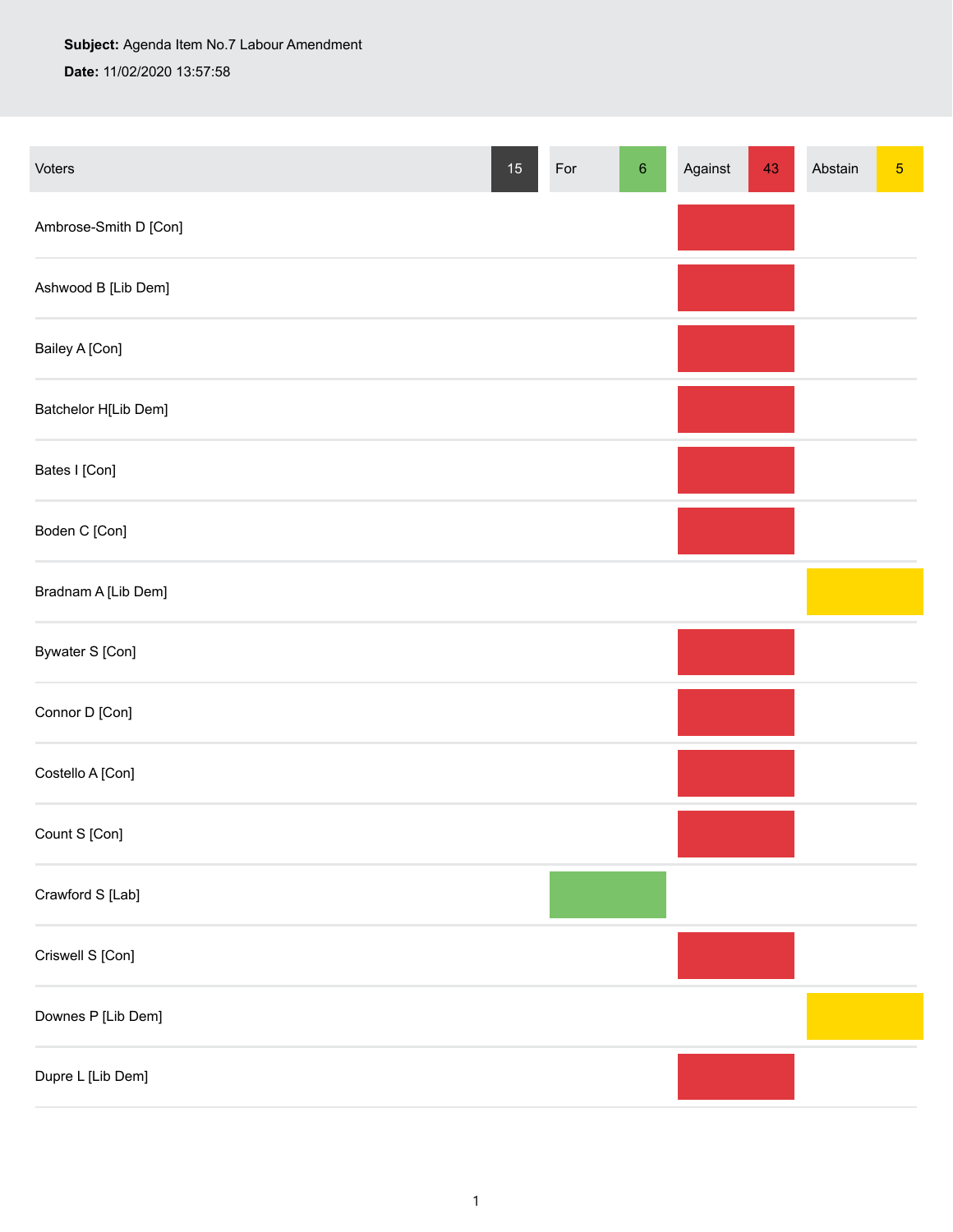## **Subject:** Agenda Item No.7 Labour Amendment **Date:** 11/02/2020 13:57:58

| Voters               | $15\,$ | For | $\,6\,$ | Against | 43 | Abstain | $\sqrt{5}$ |
|----------------------|--------|-----|---------|---------|----|---------|------------|
| Every L [Con]        |        |     |         |         |    |         |            |
| French J [Con]       |        |     |         |         |    |         |            |
| Fuller R [Con]       |        |     |         |         |    |         |            |
| Gardener I [Con]     |        |     |         |         |    |         |            |
| Giles D [Ind.]       |        |     |         |         |    |         |            |
| Goldsack M [Con]     |        |     |         |         |    |         |            |
| Gowing J [Con]       |        |     |         |         |    |         |            |
| Harford L [Con]      |        |     |         |         |    |         |            |
| Harrison N [Lib Dem] |        |     |         |         |    |         |            |
| Hay A [Con]          |        |     |         |         |    |         |            |
| Hickford R [Con]     |        |     |         |         |    |         |            |
| Howell M [Con]       |        |     |         |         |    |         |            |
| Hudson P [Con]       |        |     |         |         |    |         |            |
| Hunt W [Con]         |        |     |         |         |    |         |            |
| Jenkins D [Lib Dem]  |        |     |         |         |    |         |            |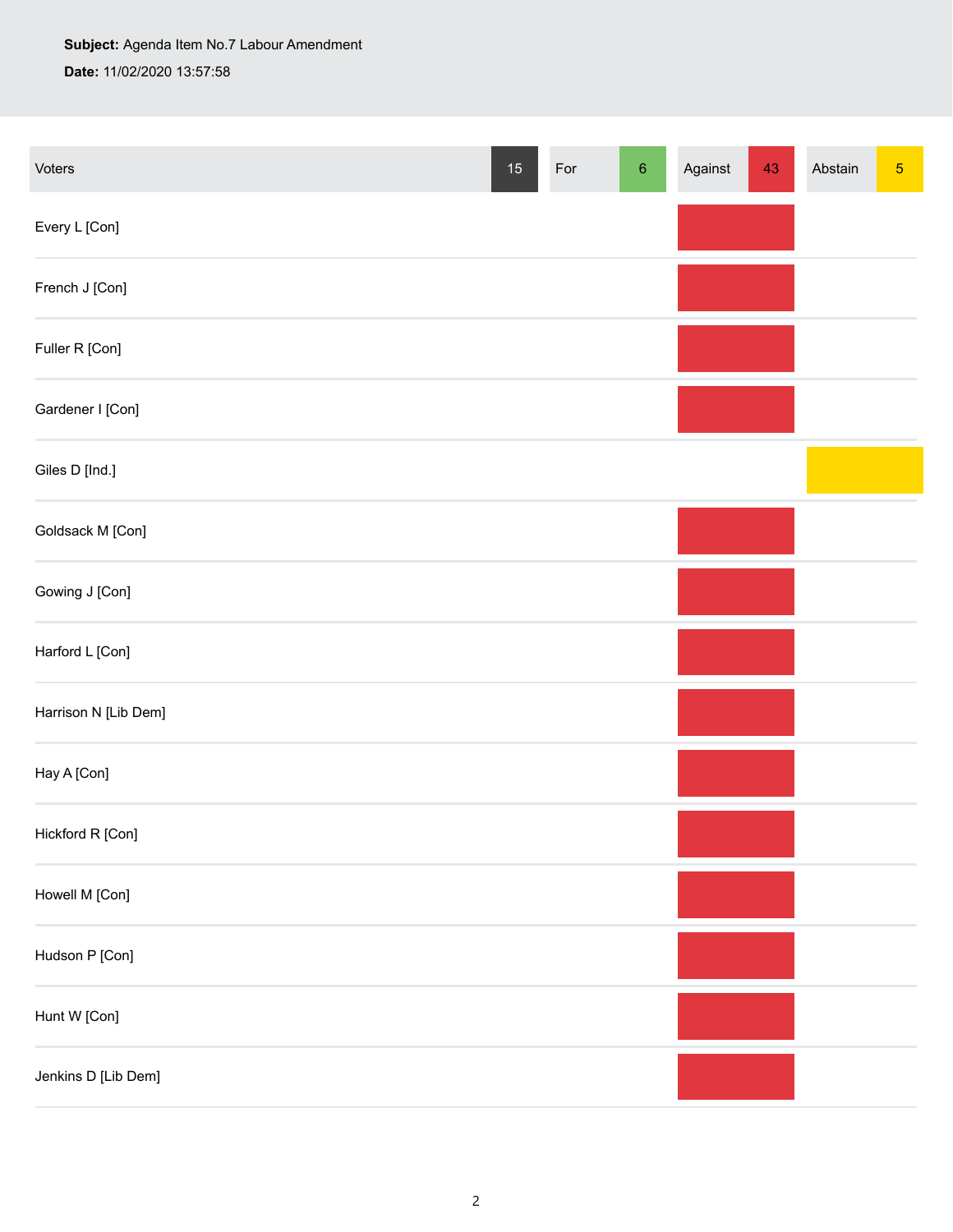**Subject:** Agenda Item No.7 Labour Amendment **Date:** 11/02/2020 13:57:58

| Voters                 | $15\,$ | For | $\,6\,$ | Against | 43 | Abstain | $\sqrt{5}$ |
|------------------------|--------|-----|---------|---------|----|---------|------------|
| Jones L [Lab]          |        |     |         |         |    |         |            |
| Kavanagh N [Lab]       |        |     |         |         |    |         |            |
| Kindersley S [Lib Dem] |        |     |         |         |    |         |            |
| King S [Con]           |        |     |         |         |    |         |            |
| Manning I [Lib Dem]    |        |     |         |         |    |         |            |
| McGuire M [Con]        |        |     |         |         |    |         |            |
| Meschini E [Lab]       |        |     |         |         |    |         |            |
| Nethsingha L [Lib Dem] |        |     |         |         |    |         |            |
| Nieto L [Con]          |        |     |         |         |    |         |            |
| Reynolds K [Con]       |        |     |         |         |    |         |            |
| Richards C [Lab]       |        |     |         |         |    |         |            |
| Rogers T [Con]         |        |     |         |         |    |         |            |
| Sanderson T [Ind]      |        |     |         |         |    |         |            |
| Schumann J [Con]       |        |     |         |         |    |         |            |
| Scutt J [Lab]          |        |     |         |         |    |         |            |